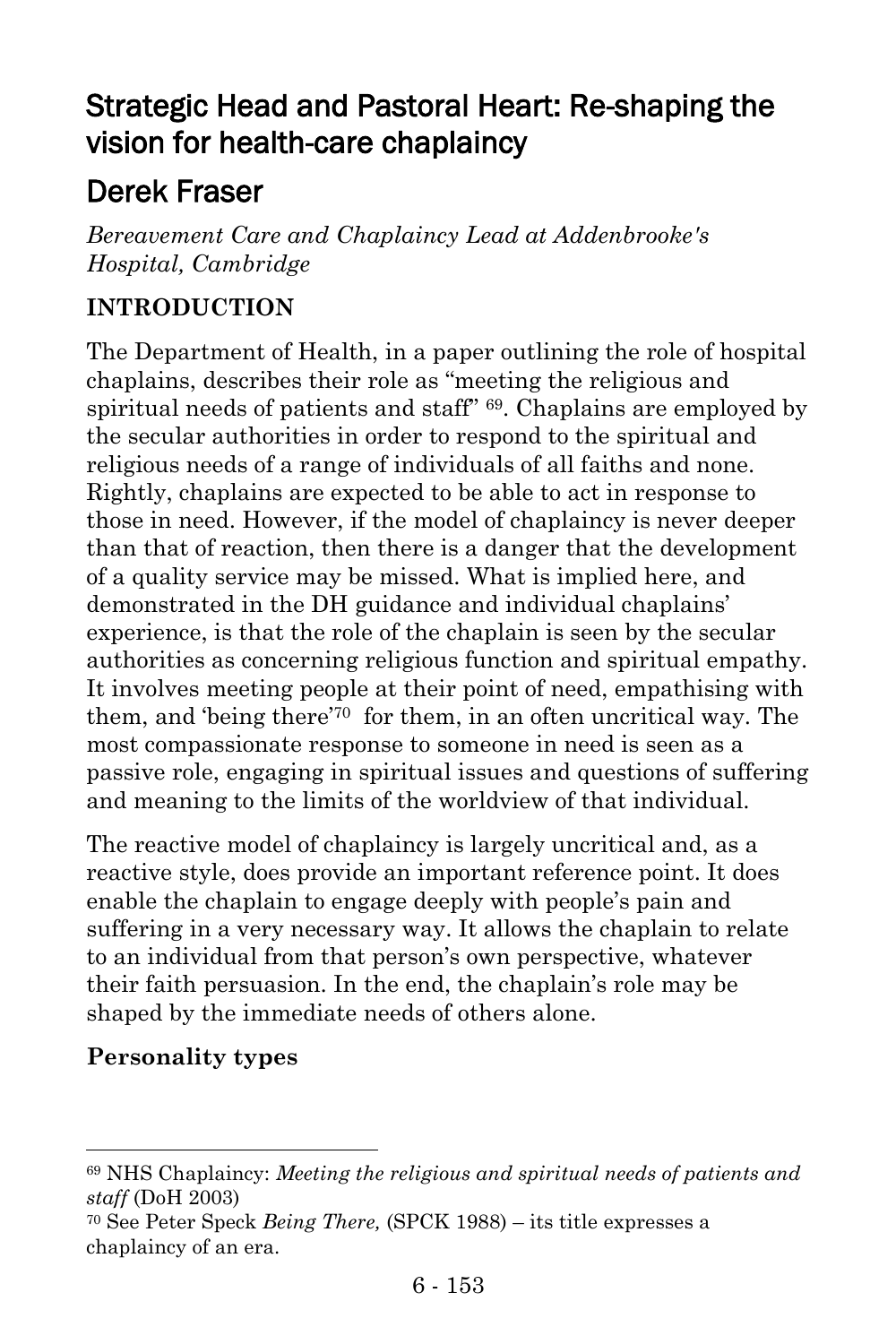It is helpful here to introduce the work of Francis and others (2009) who suggest that a profile of healthcare chaplaincy emerges from a survey of the personality types that make up this specific professional group. His work is built on a body of evidence that correlates personality type and self-selected career choices. This work has been focussed more sharply on personality type and clergy profiles 71. A study of Church of England clergy in 2007 compared with the population norms showed a higher proportion of intuitive types (62% compared with 27%), feeling types (54% compared with 35%) and judging types (68% compared with 55%).72 That research has been developed to see if there are any distinctive features of Anglican hospital chaplains.<sup>73</sup>

The findings show that male Anglican chaplains display strong preferences for introversion (71%) over extraversion (29%); for feeling (84%) over thinking (16%); and for judging (82%) over perceiving (18%). Two predominant types emerge in this group: ISFJ (27%) and INFJ (23%) showing the combined IFJ preference in 50% of male Anglican chaplains. Dominant thinkers by contrast were only 3%. Similar summary findings emerge for female Anglican chaplains with 52% of respondents characterised by IFJ preference and dominant thinkers only 3%.

These findings show that Anglican healthcare chaplains are a quite discrete group, differing from the wider pool of Anglican clergy in general. Their distinctive personality type makes them especially suited for the work they specialise in. Francis comments, "introversion fits these ministers for quiet, reflective ministry among individuals. Intuition fits them for spotting possibilities, connections a*nd* creative solutions to complex human situation and problems. Feeling fits them for a ministry that places the individual at the heart of pastoral concern, and

<sup>71</sup> L.J. Francis et al 2002 'Psychological types of male evangelical church leaders', *Journal of Belief & Values* 23 (2002) 217-220'; 'Psychological type preferences of Roman Catholic priests in the UK', *Journal of Beliefs & Values* 27 (2006).157-164; 'Psychological type preferences of male British assemblies of God Bible College students', *Journal of EPT Association* 28 (2008), 6-20

<sup>72</sup> L.J. Francis et al Psychological profiling of Anglican clergy in England'. *International Journal of Practical Theology* 11 (2007) 266-284.

<sup>73</sup> L.J. Francis et al, 'Distinctive call, distinctive profile: The psychological type profile of Church of England full time hospital chaplains', *Contact* 2009.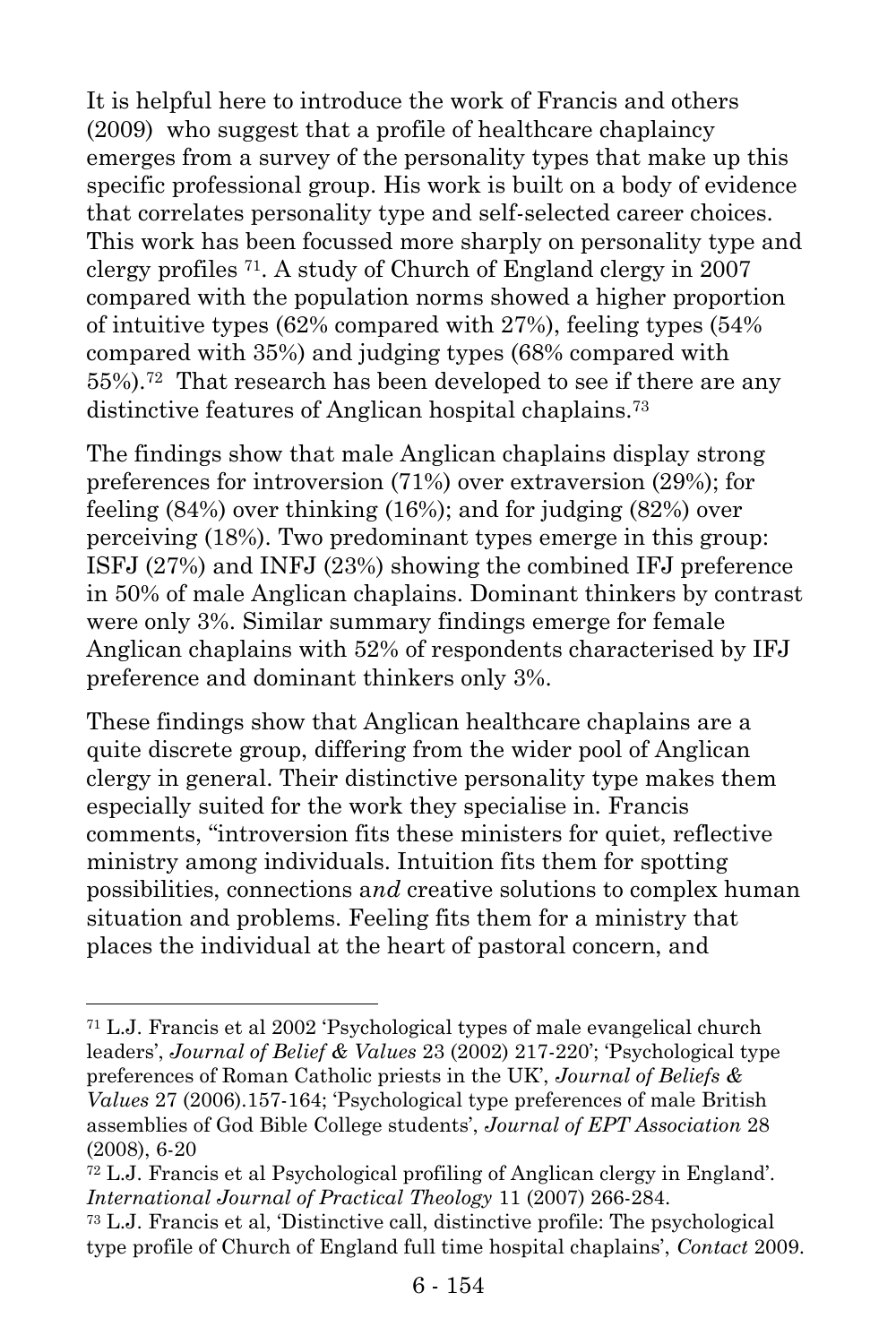appreciates the experiences and needs of patients and their families during times of sickness, stress, dying, death and bereavement. Judging fits them for working within tightly controlled and well regulated environments". It could possibly be presumed that if other denominational groups of chaplains were researched a similar profile would emerge.

This perspective on Anglican healthcare chaplains may allow us to understand something of healthcare chaplaincy's development in England. It is true that there have been a number of highly esteemed chaplains whose work has been recognised locally and a few figures have become more renowned for their work through their pastoral writings, such as Peter Speck, Ian Ainsworth Smith, John Foskett, Norman Autton.<sup>74</sup>

The task of religious and spiritual care has been fulfilled admirably, but the whole development of chaplaincy as a profession has been at best unclear and at worst non-existent. The need to relate to and with colleagues facing similar challenges regionally and nationally was recognised in the formation of the College of Healthcare Chaplaincy and its various prior permutations, but the emphasis in these groupings was upon support and relational aspects.

The critical infrastructure for the development of chaplaincy in terms of the theory and practice of the discipline of chaplaincy was absent. With no defined points of entry or career progression through specific degree courses or designated qualifications, the whole gamut of the nature of chaplaincy in theory and practice was missing. This dimension of evidence-based research was highlighted as a major barrier to chaplaincy development with the study conducted by Mowatt, showing the magnitude of that gap. <sup>75</sup> The pastoral education programmes that were so advanced and integral to chaplaincy life in the US and other countries, like CPE, did not really take root within the British context. A number of reasons could be advanced for that in terms of the critical mass of chaplaincy teams, and the priority placed on such models of

 $\overline{a}$ 

<sup>74</sup> N. Autton, *Pastoral care in hospitals*, SPCK, London 1968); I. Ainsworth Smith, *Letting go,* (SPCK , London1983); J. Foskett, *Meaning in Madness*, (SPCK 1984).

<sup>75</sup> H. Mowatt,'The efficacy of health care chaplaincy', *Clinical Pastoral Education* 2008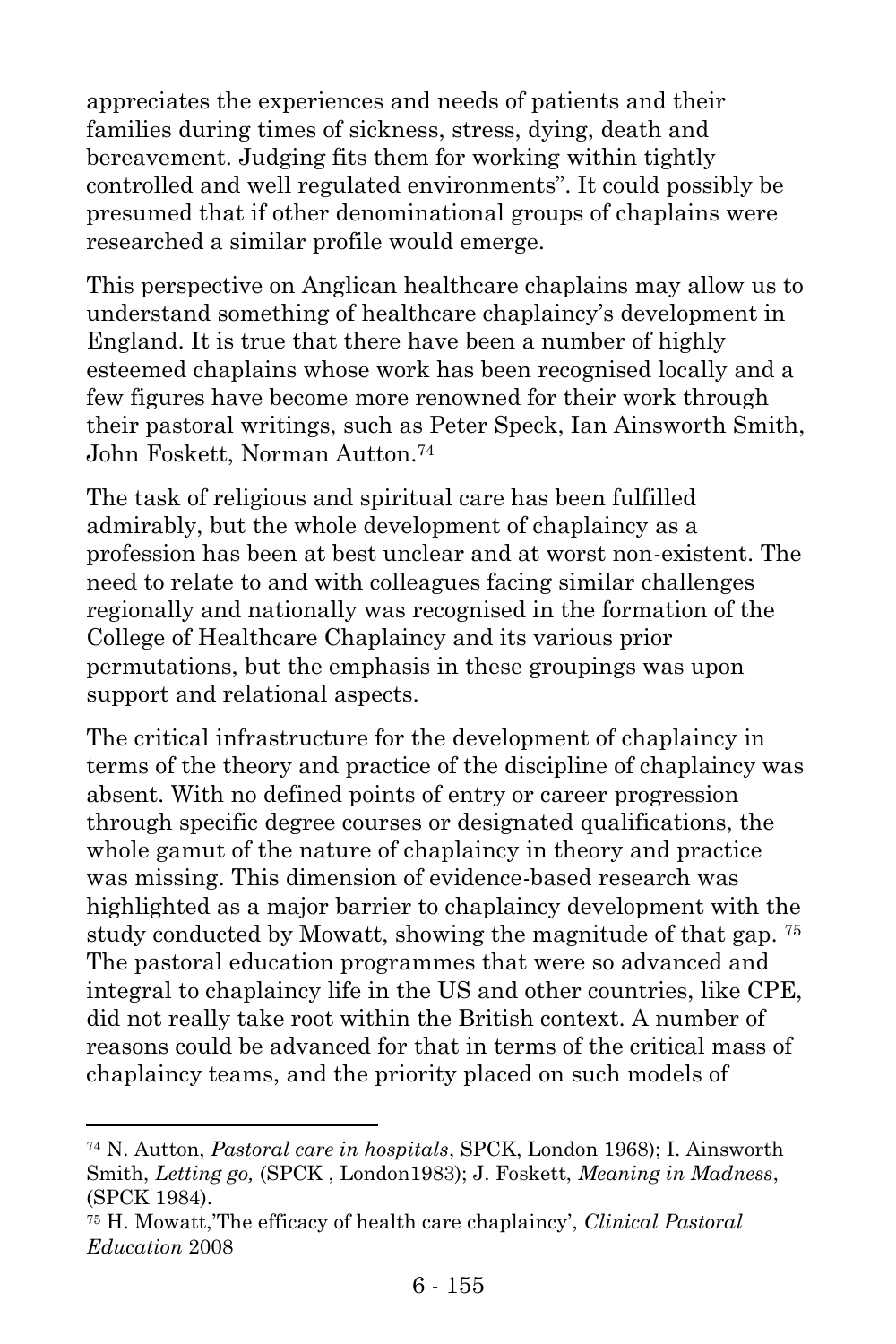formation as lacking. Equally it could relate to the lack of connection between chaplaincy and on-going theological education with the rigour and structure being perceived as an extra to the real task of visiting patients. A more fundamental basis may be rooted in the personality types of those that are attracted and come into chaplaincy. The lack of dominant thinkers (only 3%) may account for some of these factors and explain why, with greater resources through *Caring for the Spirit* <sup>76</sup> this dimension was not addressed swiftly and the necessary infrastructure built. The contrast with the Scottish experience over recent years shows a marked difference and the utilisation of the insights of critical thinkers. All of this is set within a context of NHS as a major organisation where, like many institutions, dominant thinkers comprise the main profile type for management posts.

#### **Critical thinking**

l

Francis, in concluding his work on chaplain's profiles, comments: "The very low numbers of dominant thinkers…serving in hospital chaplaincy may help to illuminate a difficulty within the chaplaincy service to recruit sufficient group leaders or managers from within the pool of those already trained…." (2009).

If chaplaincy is to develop more robustly, it needs to develop or recruit more thinkers to its ranks, and while that is an avenue to explore, it might have a number of difficulties linked with it, not least in selection processes and the potential danger of reducing people to boxy 'personality types'. One of the strengths of the Myers Briggs Typology is to focus not only on 'preferences' and 'strengths', but to encourage people to grow in self awareness in order to develop their 'weaker/less preferred' sides. Perhaps a more constructive and sustainable approach might be to consider how the dimension of critical thinking might be cultivated within the profession itself. Thoughtfulness or critical thinking has emerged out of the education field where the purpose is to train people to give some consideration to matters rather than simply act as sponges for information given. The tutorial system characteristic of several higher education institutions has been seen to be crucial in inculcating such an approach in that it encourages explorations

<sup>76</sup> *Caring for the Spirit*, SYWDC, Sheffield 2003. The Department of Health funded this work over three years to the tune of approximately  $\pounds 2$ -3 million in England.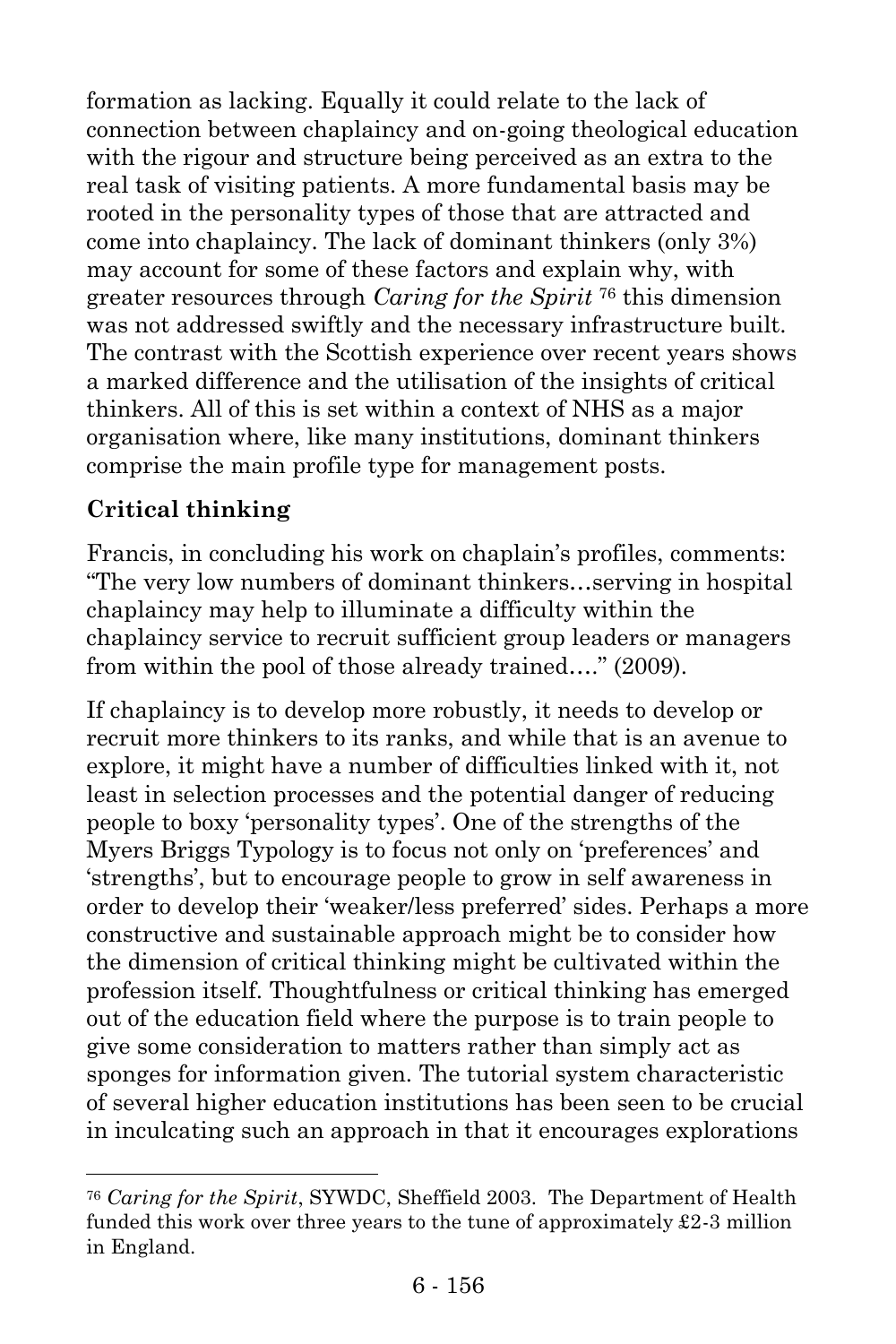into ideas and concepts rather than simply teaching facts and theories. Critical thinking has been defined as "a calm, lengthy, intent consideration".

Together with many others throughout the history of the Christian tradition, this has been considered by Richard Foster in his work on the spiritual disciplines where he specifically mentioned the discipline of study.<sup>77</sup> He defines study as, "a perception into reality of a given situation", and suggests it involves four steps; repetition, concentration, comprehension and reflection. It is the last two that seem crucial, "comprehension leads to insight and discernment. It provides the basis for a true perception of reality." Reflection "defines the significance of what we are studying…..it will lead us to the inner reality of those events. Reflection can bring us to see things from God's perspective…..in reflection we come to understand not only our subject matter but ourselves." This understanding was to be applied to books and writings, but also to non verbal books and, most importantly, to our own experience. The idea that we should critically evaluate our own experience of life seems vital if we are to develop any sense of understanding and growth as an individual. This idea emerged out of the spiritual disciplines tradition so characteristic of the monastic movement. It led to a revival in journaling and spiritual direction where people were encouraged to reflect upon their own spiritual walk and discern aspects of learning through a tutorial process. Such an approach is close to some of the practices that are espoused within the Clinical Pastoral Education programme so favoured in other healthcare settings outside the UK.

The need for thoughtfulness or critical thinking is advocated by Swinton in *Raging with Compassion*, where he considers a number of aspects that might comprise a practical response to the problem of suffering in the world.<sup>78</sup> He makes the point that through the power of the Holy Spirit our minds should be renewed, "however, in reality we rarely allow our minds to be transformed. We are all implicitly and explicitly embedded within forms of culture that often run contrary to the ways in which the gospel teaches us to think. Unless we learn the practice of critical thinking – a mode of thinking that approaches the everyday, mundane dimensions of

l

<sup>77</sup> Richard Foster, *Celebration of Discipline* (Hodder and Stoughton, London 1980).

<sup>78</sup> J. Swinton, *Raging with compassion* (Eerdmans, Grand Rapids 2007)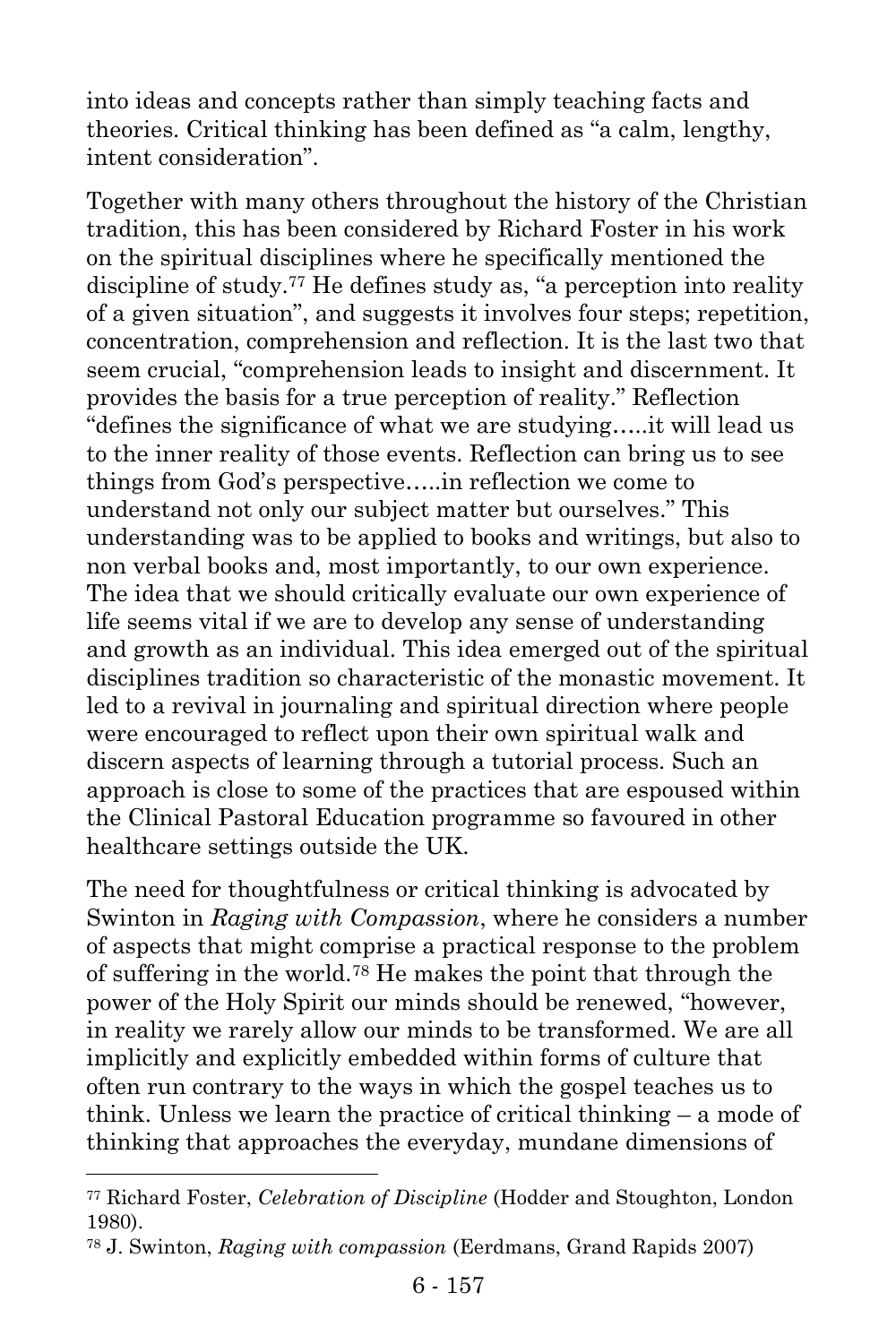the world with a theological hermeneutic of suspicion – we risk drifting into thought patterns and subsequent forms of action that are not only dissonant with the gospel but that can, in fact, become profoundly evil."

The use of the term 'evil' may seem extreme and Swinton qualifies it, "...evil is not something that only 'evil people' do. Preventing people from seeing and experiencing God's providential hope and love does not require active involvement. Simply by not doing something, or not noticing something, people can find themselves excluded or excluding others from their primary source of providential help. We can easily become complicit with evil if we are not vigilant and thoughtful".

He goes on to emphasise the need for critical thoughtfulness as people seek to make sense of what has happened to them and all that they are going through and how that fits in with their world view. He describes the practice of thoughtfulness as resistance and it might be understood in terms of not being complicit in the patterns of life that people accept almost unconsciously. In linking thoughtfulness with the challenges of theodicy, he helpfully reiterates the adage that all that is needed for the triumph of evil is that good people do nothing. Such critical thinking raises consciousness of aspects of ourselves and our implication in implicitly evil practices that we may never have recognised or been able to acknowledge at a conscious level. The remainder of the chapter is devoted to considering issues of life and disability through the lens of thoughtfulness. The depth of thought and consideration is powerful and permits reflection on issues that regularly occupy healthcare chaplaincy, but far fewer seem to have pondered the ramifications of such an approach. There is a careful attention to what it means to be a person in a medical setting and Lartey's five stage pastoral cycle invites a similar in depth analysis of matters.<sup>79</sup> The dilemma is whether such models are useful or ever really used except in the classroom or tutorial group. To what degree they are assimilated into professional life is more debatable.

That leads on to the question of whether such critical thinking can be taught in a formal sense, or whether it can be better learned

l

<sup>79</sup>E. Lartey, 'The pastoral cycle' in *Spiritual dimensions of pastoral care* (Jessica Kingsley, London 1996) eds. Willows & Swinton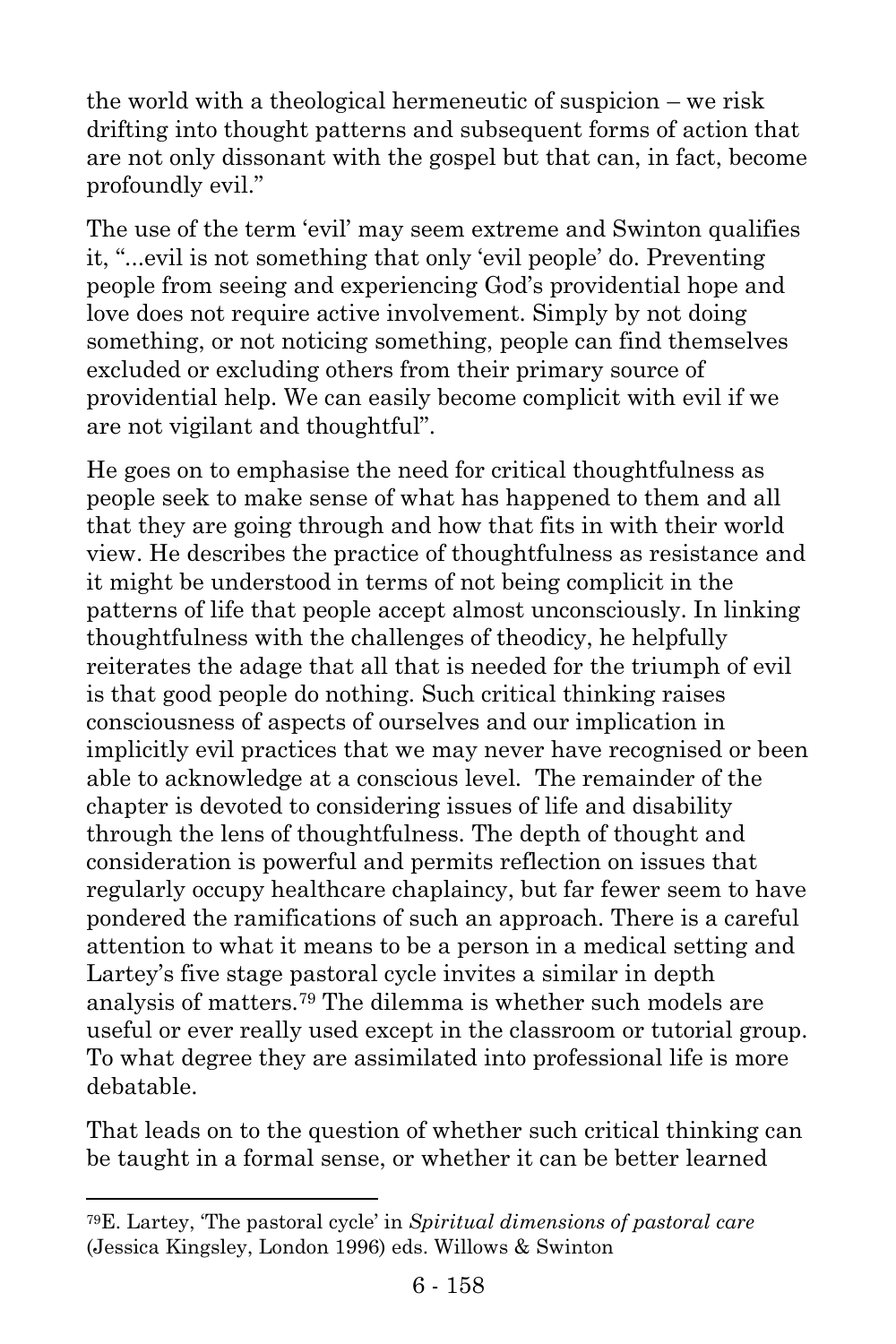through a process of modelling and mentoring. Perhaps the best hope is that it might be fostered by the mentoring/supervisory process that provides the categories and challenge to think beyond the box of a person's own experience and insight. The challenge of such an approach might be that many who already espouse the use of a supervisory model might need to stretch their current understanding in order to develop this capacity for 'critical thoughtfulness' more fully within their work and practice.

#### **Voices in the deep**

One of the real challenges of healthcare chaplaincy, especially in the acute setting, is the facing of challenging issues day in and day out. The opportunity to reflect on the issues of personhood and their full impact in the immediacy of critical care is not possible. The challenge to consider the issues behind the issues that present themselves in the case of the most recent example for request for assisted suicide may not easily emerge, but such intellectual rigor is necessary. It is important for the well being of the patients who are in our care, but also for the chaplain's our own sense of well being as a practitioner. The need to wrestle with our identity as a chaplain in its many facets is vital if chaplains are to sustain engagement in this demanding world. To search for answers that seemingly have no answers, and address themes and issues deep and leaden, while giving some hope and perspective, seems vital. That ongoing work of sustained disciplines and rigorous thought and reflection is necessary for the survival and well-being of individual chaplains. It needs to be developed so it becomes a way of professional life and patterning.

Too many chaplains find themselves exhausted by the constant demands of the work setting and find it almost impossible to develop any other strategies for growing themselves as chaplains or as a team. The pastorally reactive paradigm is fundamentally deficient in its utilisation in healthcare chaplaincy as a long term survival methodology. The need to broaden our experience and personality type by conscious and deliberate attention to the 'thinking' aspect of the Myers Briggs model seems important.

#### **Practical consequences**

If there is to be a sustaining of professional practice in healthcare chaplaincy, then the need to reflect thoughtfully upon experience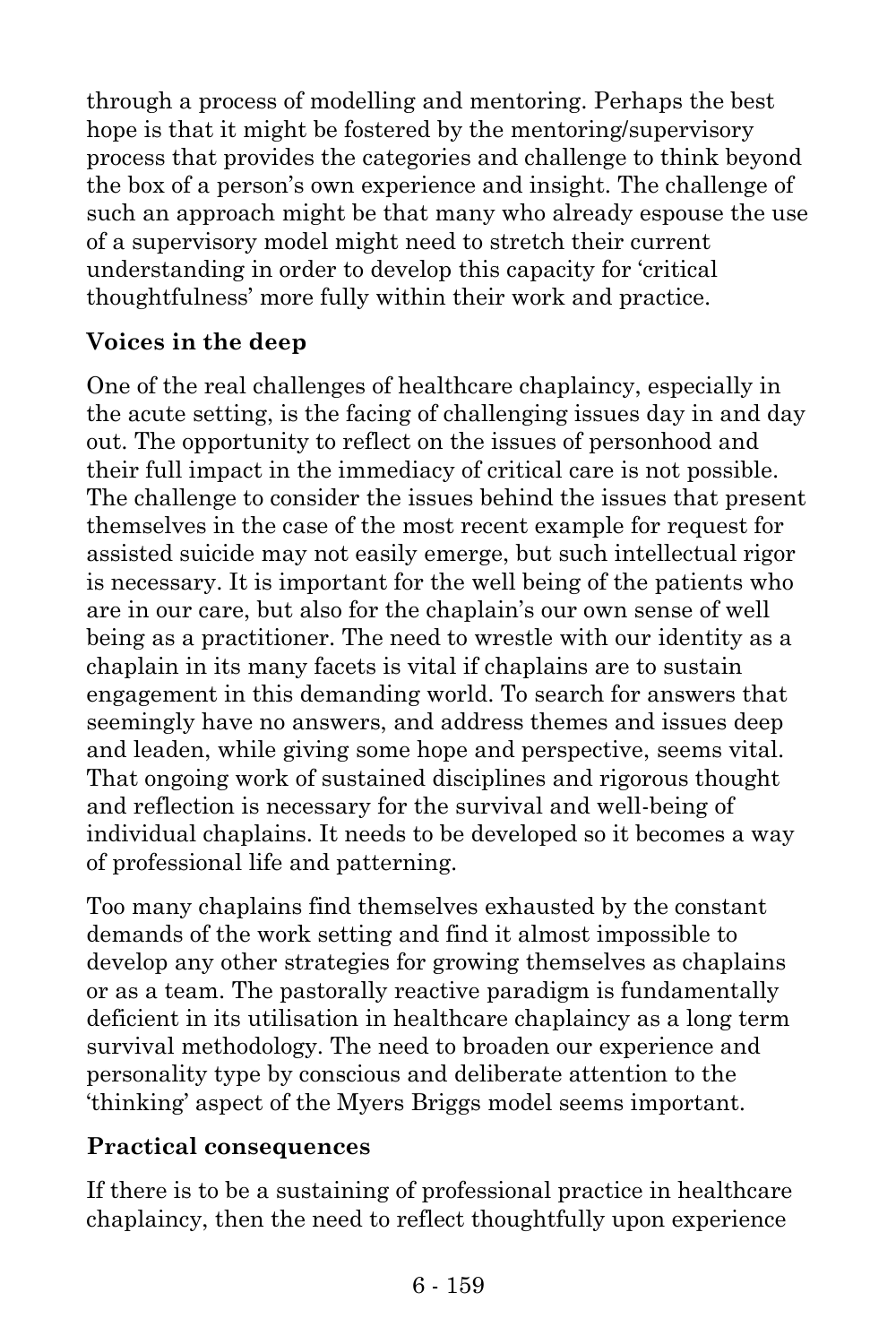is vital. The individual chaplain is likely to draw strength from their own understandings of life and experience to enable others to discover and explore a broader and fuller perspective. Such thoughtfulness will be resourcing of the chaplain themselves, by allowing them to explore the heights and depths of life and death without the fear of being permanently overwhelmed.

In terms of professional life, the chaplain who moves away from a pastoral reactive style to a more reflective model may find themselves being more energised by the challenges and able to resource a longer and more creative duration of ministry. The fostering of different perspectives will become a way of life through the tools of Continuous Professional Development, supervision, verbatim recording and theological reflection. The digging of deeper wells in the apparent desert of acute care might mean that hidden springs will be uncovered that refresh and renew. Within the team of different personality types, from the perspective of the T type, it is acknowledged that it is easier for the T types to make sure they care for themselves and survive rather than the NF types. It is the T types who limit action and creatively look to other ways of responding, while the NF's are continually absorbed with the pain of human need that still requires help and support, and the cry goes up, "Who will help them?" Both positions have their relative strengths and weaknesses, but it is important to recognise difference thus manifested.

The whole dimension of nourishing or developing our own spiritual life is an aspect that requires attention as part of this discussion since it important that individual chaplains recognise the need to sustain their own spiritual growth. Again there is an abundance of literature on spiritual life related to personality types which can be helpful and, within a team, experimentation of the differing styles is a healthy corrective lest complacency convince people they are fine as they are. Within teams where such difference is not apparent, perhaps there needs to be a conscious and deliberate decision to acknowledge that, positively engaging with other styles and ways that might not naturally be comfortable in order to allow the team to experience difference and grow through it.

All of this relates quite particularly to the individual chaplain in their own team and setting. It does not take account of the broader regional and national scene where the demands for rigorous thinking are clamouring and imperative. The recent challenge by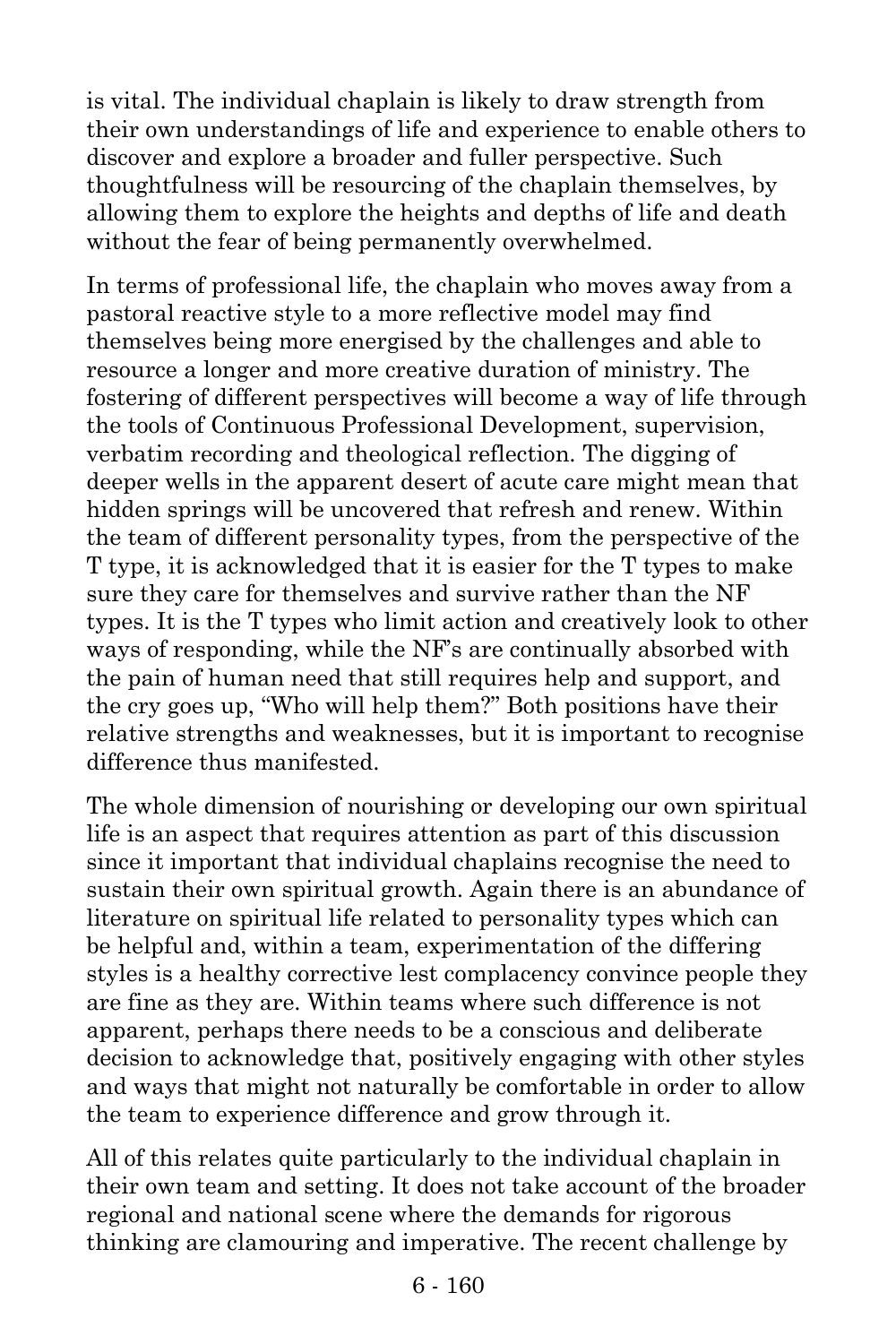the National Secular Society is a case in point where there were a number of comments penned by people on the subject, but little emerged as considered reflection on the main issues of the debate. The strategic and critical issues have not been highlighted from within the profession's leaders and again the difficulty will emerge when such claims are repeated in more uncertain economic times and the careful thoughtfulness and preparation will be seen as missing. The chaplaincy profession needs to ensure its intellectual rigour so it is not the domain of the privileged few, but the learned territory of the many. That may mean we have to coach people into another way of thinking, looking at and addressing issues if we are to shape chaplains for the new challenges ahead. The intellectual and ideological framework of chaplaincy is in need of some radical work if it is to become relevant to the NHS today and not just a cross breed of the church in the hospital. Critical thinkers are part of the mainstream churches, but the chaplaincy profession, dominated as it is by self selected INF's, need to be alert to the basic flaws that remain within their own structures and constituent make-up. The point is not primarily to sound critical of the way things are, but to encourage creative and dynamic models of chaplaincy that will be life giving and applied positively within the NHS where the threat of cut backs and cost improvement programmes are never ending.

So what are the implications for this in relation to training and development among chaplaincy colleagues? I hope that trust and honesty might grow and abound as old barriers are broken down. Increased recognition of different gifts and styles may help us to discover new and exciting ways of working and collaborating together. The challenge is not to retreat, but to develop together into the fullness of the rich and diverse community we have been created to be. 'Thinkers' might be in the minority, but it might nevertheless be possible to develop patterns of working and relating that ensure critical thinking is an integral part of individual chaplaincies, together with serving the national agenda where the development of a professional identity expressed within a range of different models requires minds capable of thinking ever beyond 'the box'.

The agenda is being discussed within the professional advisory body (UK Board for Healthcare Chaplaincy), and the rigour of those discussions is vibrant and challenging. It is interesting to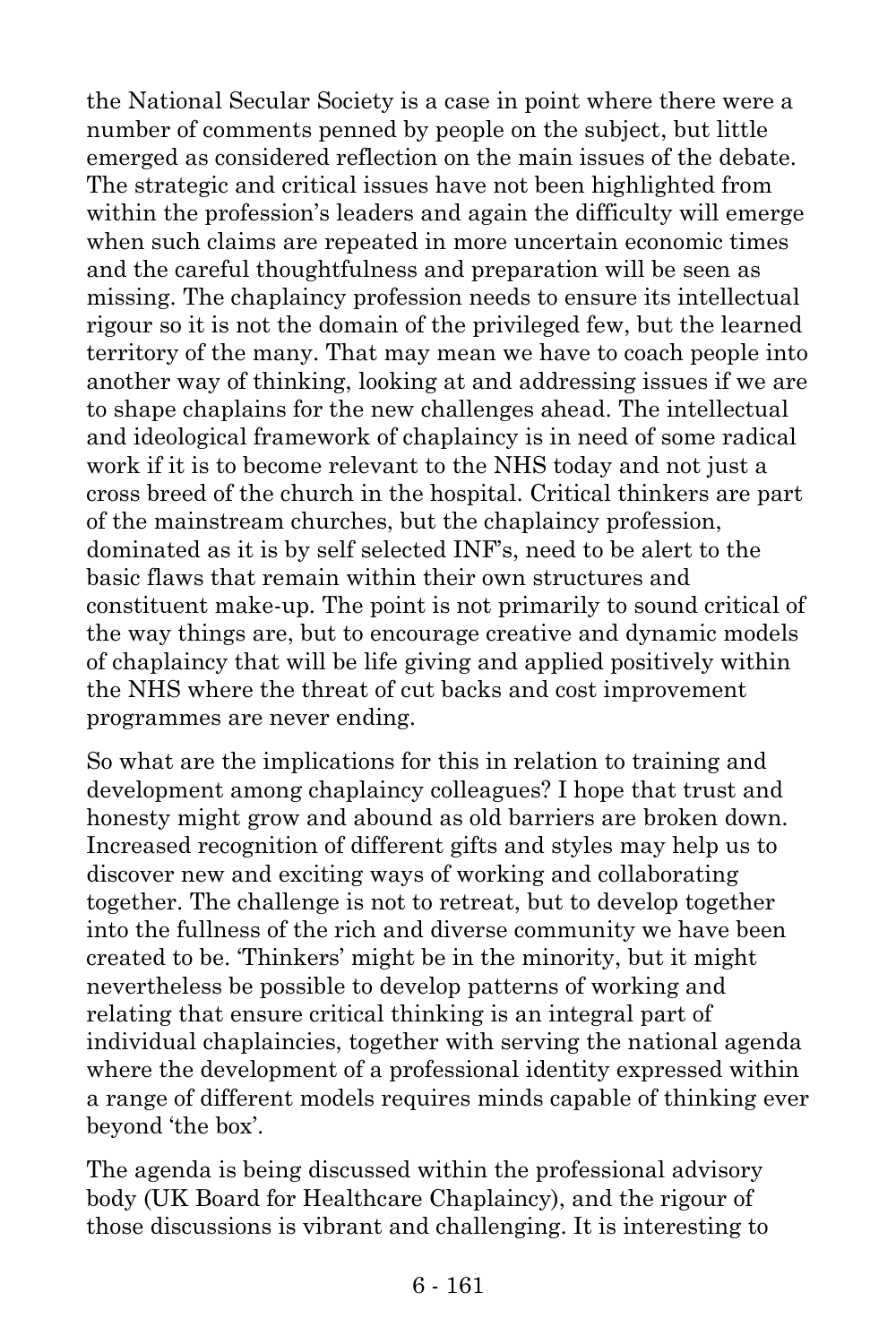notice the reaction of some of the other chaplains, whose dominant personality type is weak on T, who fear the bar is being set too high or unattainable. It is of course important not to be elitist or esoteric in all of this, but equally it is vital that those whose dominant personality type is T challenge others, while the INF rightly challenge the T's into recognising the need for balance in all of these debates. It is recognised that often the rigour of the T types can present itself as being critical of others, which is not its intention, but rather its regular mode of engagement. Perhaps there is a need for robust debate within an understanding of common goals.

It has been valuable and fascinating to be part of a team in Cambridge which is a rich and varied group. The general profile of chaplains would be reflected in the team except that the team leader is strongly T, and the dynamics have been fascinating to observe and enjoy. On reflection, it is acknowledged by other team members that, without the presence of a strong T type among them, others would not necessarily engage with their critical thinking faculty. The awareness that this brings strength and vigour to the work of the department has taken time to develop so that barriers are broken down and a new openness owned. It is the recognition of varying gifts and different personality styles that has led to new ways of working and collaborating.

Perhaps for some chaplains whose personality type is strongly T and find themselves struggling in this world dominated by INF's, it might be important to remain and discern where those energies of critical thinking might be best channelled to develop colleagues and the profession as a whole. The option to move over into another domain of ministry is to deny growth and development in chaplaincy and stunt its progress. For many years the author has been aware that anecdotes abound in chaplaincy circles in that when a group of chaplains gather at a conference or study day, there is never a shortage of stories. The question is posed, is there anything beyond such anecdotes? The author wonders if, for a few, there is more, but for many this is a comfortable place that connects up with the personality type of the professional.

Recent years have seen the development of entry routes into the chaplaincy profession by means of access courses, and the emergence of post graduate courses up to Masters Level is encouraging. There are positive signs that see a small trickle of